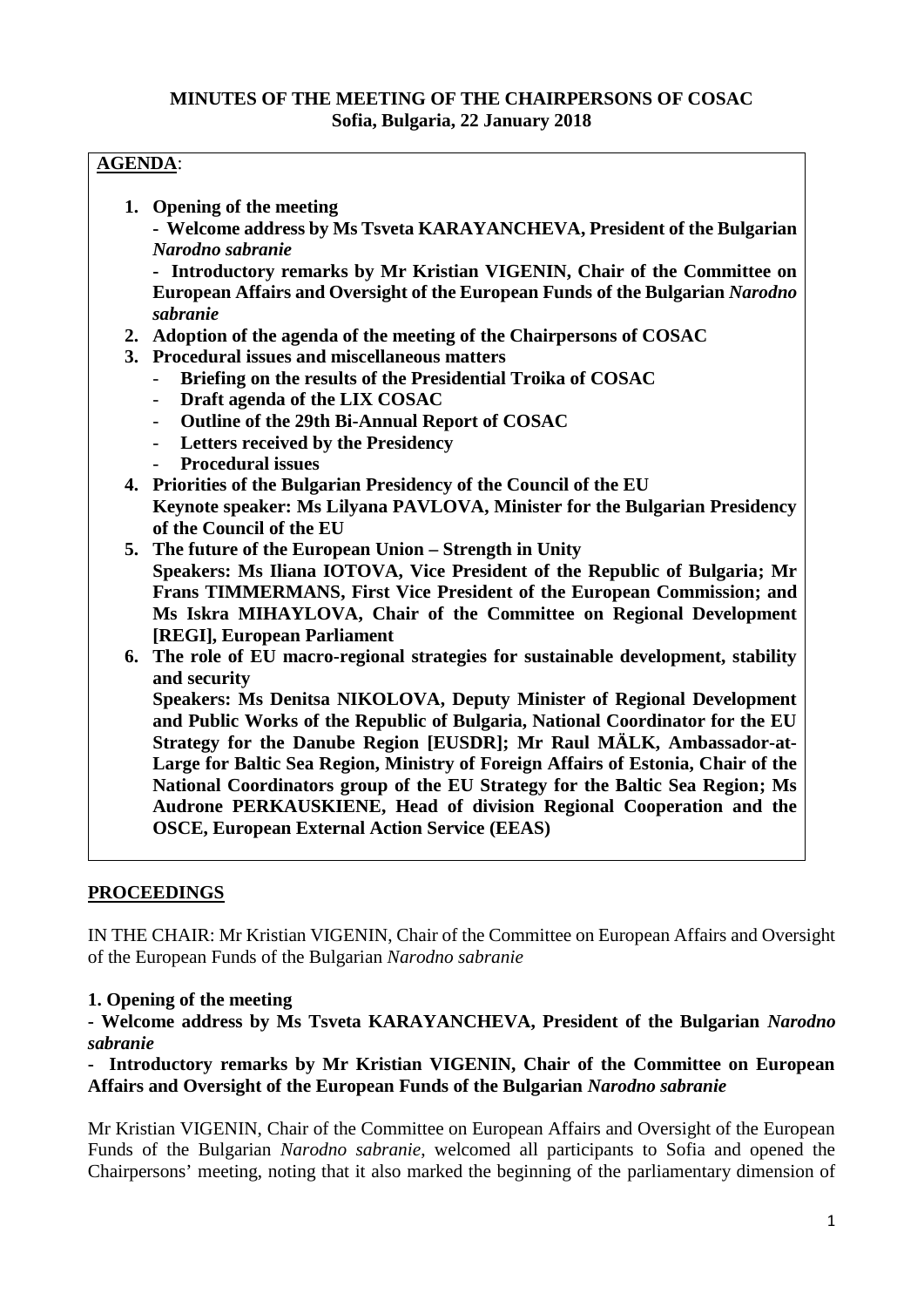the Bulgarian Presidency of the Council of the EU. He then gave the floor to the President of the Bulgarian *Narodno sabranie*.

Ms Tsveta KARAYANCHEVA, President of the Bulgarian *Narodno sabranie*, welcomed all participants to the official opening of the first Bulgarian Presidency of the Council of the European Union, while also pointing out the importance of COSAC, having established itself for 30 years as a platform for the participation of Parliaments/Chambers in the decision-making process of the European Union. She further described it as a guarantee for the involvement of EU citizens in the democratic oversight on European institutions, in relation to compliance with the principles of subsidiarity and proportionality.

Taking the floor, Mr VIGENIN then pointed out the awareness of the responsibility of the Bulgarian Presidency's parliamentary dimension in times of overlapping crisis and challenges, where national Parliaments and their members played a key role in ensuring the accountability and legitimacy of EU actions before their citizens. He further noted that the members of the European Union could only be strong if they stood united and lived up to the expectations placed on them, especially in the areas of security, economy, social inclusion, environmental protection and climate change.

After presenting some of the key topics of the parliamentary dimension of the Bulgarian Presidency, namely the enlargement process towards the Western Balkans region, the next European budget and the macro-regional strategies for the Danube and Black sea regions, Mr VIGENIN welcomed the Chairs who were attending the COSAC Chairpersons' meeting for the first time, namely Mr Bojan KEKEC, Chair of the Committee of European Affairs of the Slovenian *Državni zbor*, Mr Jonas ERIKSSON, Chair of the Committee on European Union Affairs of the Swedish *Riksdag*, and Mr Guido WOLF, Chair of the Committee on European Union Questions of the German *Bundesrat*.

## **2. Adoption of the agenda for the Meeting of the Chairpersons of COSAC**

Mr VIGENIN presented the draft agenda of the COSAC Chairpersons' meeting, which was approved without amendment.

- **3. Procedural issues and miscellaneous matters**
- **- Briefing on the results of the Presidential Troika of COSAC**
- **- Draft agenda of the LIX COSAC**
- **- Outline of the 29th Bi-annual Report of COSAC**
- **- Letters received by the Presidency**
- **- Procedural issues**

Mr VIGENIN referred to the Presidential Troika meeting that had taken place the previous evening and presented the draft agenda of the LIX COSAC meeting to be held in Sofia on 17-19 June 2018. Mr VIGENIN explained that there would be five topics on the agenda: the achievements of the Bulgarian Presidency; the integration and connectivity of the Western Balkans; the European Pillar of Social Rights; the future of the Cohesion Policy post 2020; and the role of the EU interparliamentary cooperation in the context of the debate on subsidiarity and proportionality.

The Chair added that the Presidency hoped that the First Vice-President of the European Commission, Commissioner for Better Regulation, Interinstitutional Relations, the Rule of Law and the Charter of Fundamental Rights, Mr Frans TIMMERMANS, would join the plenary session of the COSAC for the fifth session to continue the discussion on the 'Task Force on Subsidiarity, Proportionality and "Doing Less More Efficiently"', that was chaired by him.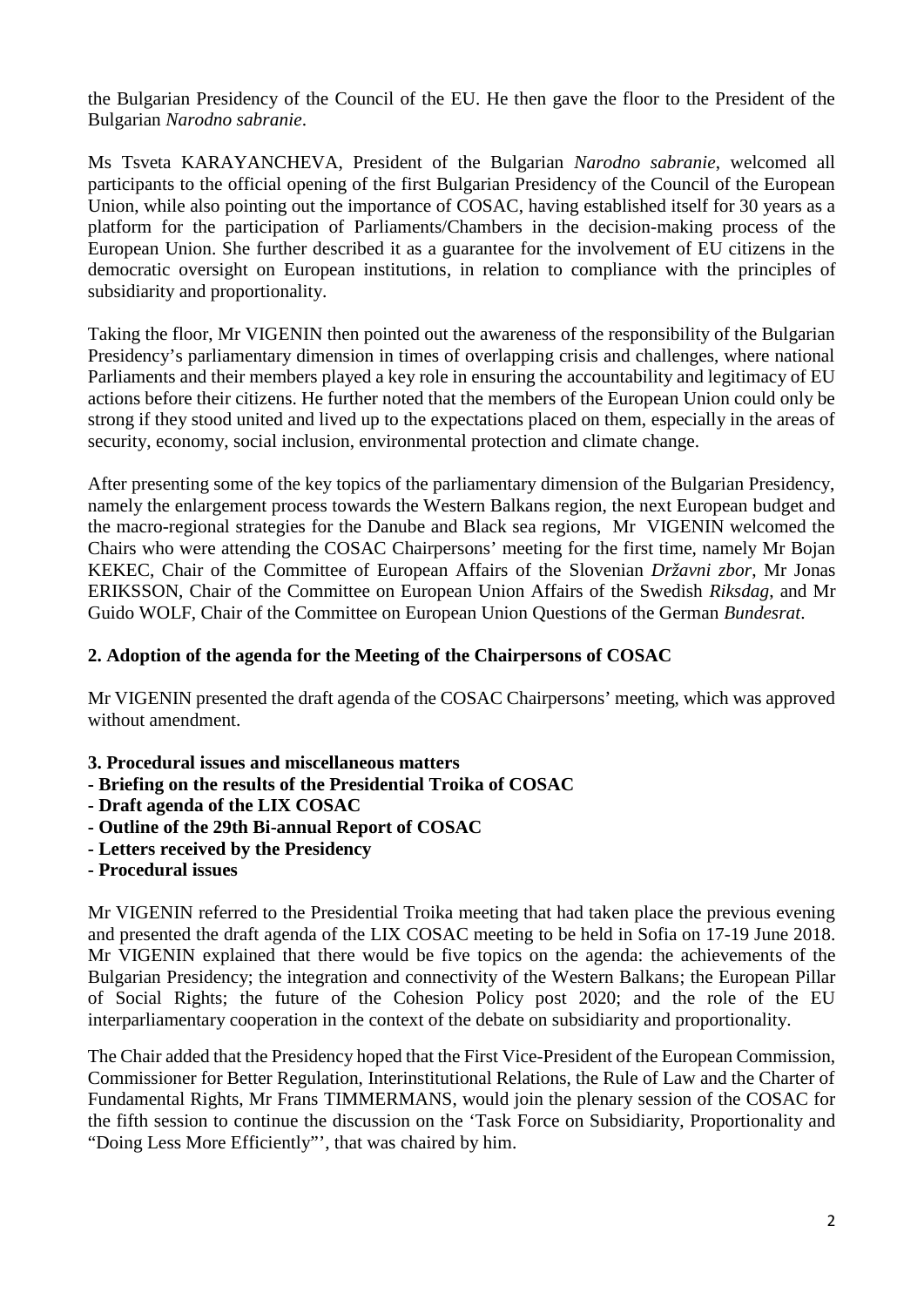Other invited keynote speakers at the plenary session would be the Commissioner for European Neighbourhood Policy & Enlargement Negotiations, Mr Johannes HAHN; the Commissioner for Employment, Social Affairs, Skills and Labour Mobility, Ms Marianne THYSSEN; and the Commissioner for Regional Policy, Ms Corina CRE U.

Following the information on the agenda of the plenary session, Mr VIGENIN went on to outline the 29th Bi-annual Report of COSAC. The report would be divided into three chapters. The first chapter would address the future of the European Union by focusing on national Parliaments' expectations of the 'Task Force on Subsidiarity, Proportionality and "Doing Less More Efficiently"' on the one hand, and by seeking the opinions of national Parliaments on the topic of a possible enlargement of the Union on the other. Chapter two would focus on the next Multiannual Financial Framework (MFF) 2021-2027, mainly on the Cohesion Policy post 2020 and the EU Budget in the aftermath of Brexit. The third chapter would emphasise the European Pillar of Social Rights by paying special attention to the best practises to strengthen and improve the parliamentary scrutiny over social issues.

The Bi-annual Report would be based on the replies to the questionnaire, which would be sent to delegations on 13 February 2018. Replies would be expected by 19 March 2018.

As a third point, Mr VIGENIN outlined the letters received by the Presidency.

The next item presented by Mr VIGENIN was the set-up of the COSAC working group to facilitate regular and comprehensive discussions related to the work of the Task Force. Mr VIGENIN explained that during the Troika meeting the previous day, it was decided that the fairest approach would be to open participation to two representatives of each parliament, accompanied by one staff member. He furthermore noted that the meetings would be held in Brussels as the European Parliament had agreed to host them on its premises. The Chair explained that more details would be available after the first meeting of the Task Force on the 25th of January and promised that invitations to the meetings of the working group would be sent out well in advance in order to facilitate the arrival of the parliamentarians involved.

Mr Malik AZMANI, Dutch *Tweede Kamer*, criticized the late stage of the establishing of the Task Force and the tight work timeframe, but also stressed the importance of an efficient, transparent and well-structured working group, and confirmed the participation of the Dutch Chamber.

Mr Václav HAMPL, Czech *Senát*, reminded his colleagues of the Czech paper that formulated recommendations to the Task Force. He clarified that the paper was not to be understood as a mandate for the members of the Task Force but rather as a contribution to its work at an early stage. Mr HAMPL explained that the goal would be to send the paper to the Task Force by the end of January.

Mr Kyriakos KYRIAKOU-HADJIYIANNI, Cyprus *Vouli ton Antiprosopon*, condemned the participation of Kosovo<sup>\*</sup>, as it had not been recognised by all Member States. Furthermore he expressed the Cypriot objection to Kosovo's participation in future meetings.

Ms Gabriela CRE U, Chair of the European Affairs Committee of the Romanian Senat, could not understand the need of continuing discussion about the composition and work of the Task Force, given that this was a consultative body and not a decision-making one. She also remarked that currently national Parliaments seemed to be doing more, less efficiently.

## **4. Priorities of the Bulgarian Presidency of the Council of the European Union**

Keynote speaker: Ms Lilyana PAVLOVA, Minister for the Bulgarian Presidency of the Council of the European Union 2018

<sup>\*</sup> This designation is without prejudice to positions on status, and is in line with Resolution 1244 of the United Nations Security Council and to the opinion of the ICJ on the declaration of independence of Kosovo.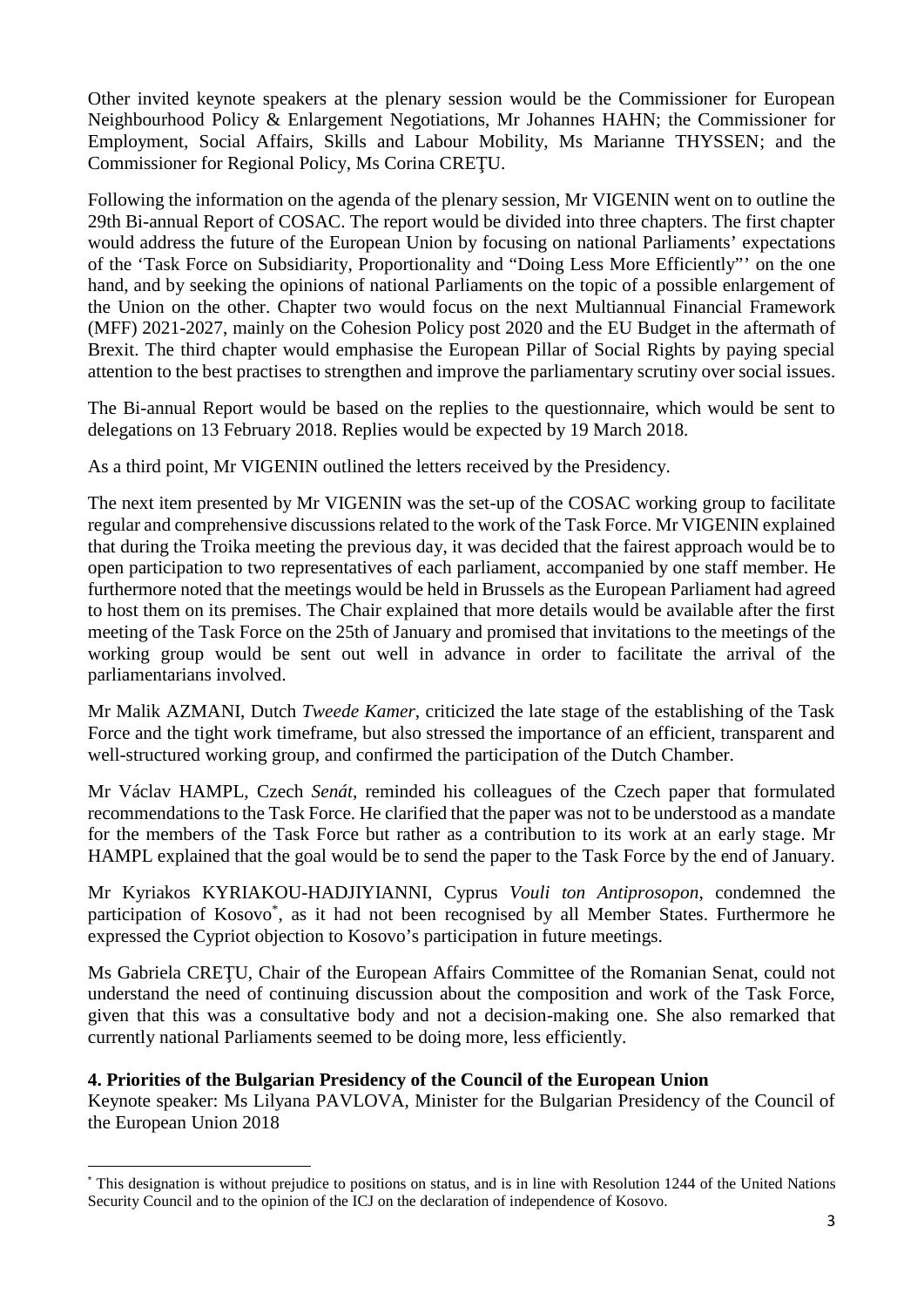Mr VIGENIN underlined that, on 1 December 2017, the Bulgarian *Narodno sabranie* had adopted a formal position on the priorities of the Bulgarian Presidency on the basis of public meetings and discussions with standing parliamentary committees and representatives of the government, civil society, and social partners. Mr VIGENIN expressed his approval that the position had been properly reflected by the government in the final draft of the Programme of the Presidency. He used the opportunity to thank Ms Lilyana PAVLOVA, Minister for the Bulgarian Presidency of the Council of the European Union and former parliamentarian, for the constructive cooperation during the last months, before giving her the floor.

Ms PAVLOVA began her speech by noting the importance of the good coordination and partnership between the government and the Bulgarian Parliament in elaborating the priorities of the first Bulgarian Presidency: the first draft of the priorities had been put forward in June 2017 and in the following six months more than 200 discussions had taken place, some of which with the participation of the Bulgarian *Narodno sabranie*.

Referring to the motto of the Bulgarian Presidency, "United We Stand Strong", Ms PAVLOVA noted how this message was now more relevant than ever before in Europe. The Minister explained that there were four key priority areas for the Bulgarian Presidency, which were as open and flexible as possible.

The first priority was the future of Europe and young people, with special attention paid to the next Multiannual Financial Framework (MFF) and the aftermath of Brexit. Ms PAVLOVA underlined the importance of listening to all Member States and in this regard a series of debates were about to start. The Minister explained that Bulgaria was looking to strike a balance between having 10-15 billion euro less in the next MFF while at the same time having sufficient funds to both support traditional policies like the Cohesion Policy and Common Agricultural Policy (CAP), but also responding to new challenges such as security, migration, external action, climate change, and others. She informed the delegates that a High-level conference on the future MFF would take place in Sofia on 9 March 2018, during which the European finance ministers would try to find a common ground on how to achieve more with less, through, *inter alia*, a discussion on own resources. Ms PAVLOVA expressed her hope that the draft MFF would be adopted soon after its publication in May, having in mind the elections coming up in 2019.

Ms PAVLOVA then turned her attention to the second priority of the Bulgarian Presidency: security and stability, noting that this included how to ensure a more efficient external border control, as well as the proper functioning of the existing security systems. The debate on this topic would start at the end of the week with the first informal Council on Justice and Home Affairs. Ms PAVLOVA referred to a "Friends of the presidency" working group that had been created in order to work on the reform of the asylum system. She acknowledged that there were still diverging views on the matter and that this was one of the most challenging topics, as already four presidencies had worked on it. The Minister called for an assessment of the aftermath of the migrant crisis, as well as the use of all mechanisms and funds to make investments in Africa; in her view, it was time to reach an agreement and she therefore hoped that this would happen during the Bulgarian Presidency.

The third priority, the European perspective and connectivity of the Western Balkans, was according to Ms PAVLOVA one which the Bulgarian Presidency was hoping to be remembered for. She underlined that peace and stability in Europe were important, and the Western Balkans were part of Europe. The Minister noted that the region had had a difficult and challenging past, both economically and politically and it was time for those countries to have a clear perspective of their European future. Ms PAVLOVA stated that the Presidency did not want to give false signs or promises to the countries of the Western Balkans; these would still have to satisfy all the criteria for accession. She reiterated that those countries would not receive an accession date over the following six months; they would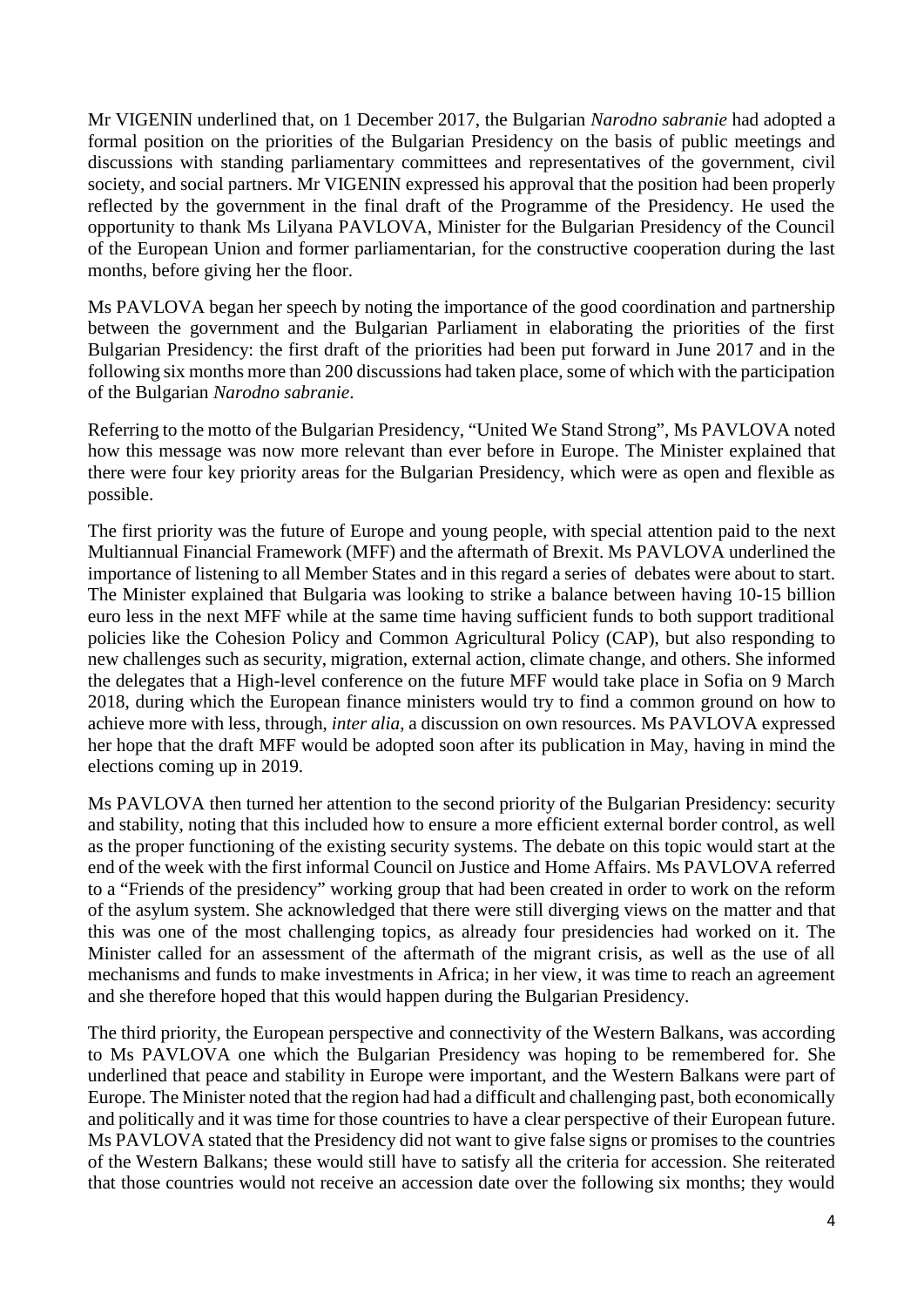still need to keep to their commitments. Ms PAVLOVA called for an objective assessment of each state, a process that could take years. The Minister also noted that peace and prosperity required connectivity, which was why the Presidency was coupling political commitments and perspectives with connectivity and its many facets: transport, energy, education (with a focus on young people), and digital connectivity. Ms PAVLOVA informed the delegates that there would be a summit of the heads of state on 17 May 2018 in Sofia, which would issue a declaration calling for the integration of the Western Balkans in the common EU transport corridors and in the system of economic development in the region.

The fourth priority of the Bulgarian Presidency was the digital economy, digital skills and the digital market. Ms PAVLOVA praised the Estonian Presidency for the significant progress it had achieved on those topics, noting that there were still a lot to work on, with the Presidency having inherited more than 120 legislative files from Estonia. She promised that the Bulgarian Presidency would do its best in order for the Digital Single Market (DSM) to start functioning in 2018. There were 15 legislative files in total that needed to be adopted in this regard and the Presidency hoped to reach compromise on the proposals aimed at personal data protection, free flow of data, copyright and cyber security in the coming months. She also informed the delegates of a digital week called WebIt to be held towards the end of the Bulgarian Presidency. More than 2000 participants were expected and Ms PAVLOVA expressed her hope that this would mark the start of a well-functioning digital market.

The Minister concluded her intervention by sharing some facts about Bulgaria: its digital sector marked a growth in revenues of more than 600% and 31% of the professionals in the sector were women, which was one of the highest rates in Europe. Ms PAVLOVA noted that Bulgaria took pride in its stable economic indicators: growth of 4%; zero budget deficit; national debt of less than 26%, among the top three in the EU.

In the following debate, 20 delegates took part.

Ms Ivelina VASSILEVA from the Bulgarian *Narodno sabranie*, started by noting that after eleven years of EU membership, Bulgarians remained one of the most convinced EU-optimists. She also underlined the active participation of the Bulgarian *Narodno sabranie* in the adoption of the Programme of the Presidency and its support for the main priorities.

A number of representatives joined in expressing their support for the priorities: Mr Kamal Izidor SHAKER, Slovenian *Državni zbor*; Mr Richárd HÖRCSIK, Hungarian *Országgy lés*; Mr Reinhold LOPATKA, Austrian *Nationalrat*; Ms Izabela KLOC, Polish *Sejm*; Mr Václav HAMPL; Mr Ondřej BENEŠÍK, Czech *Poslanecká sněmovna;* and Ms Maria TRIANTAFYLLOU, Greek *Vouli ton Ellinon,* spoke in favour of the European perspective for the Western Balkans. Mr SHAKER said that the Bulgarian priorities recently received a very positive response by the Foreign Affairs Committee and the European Affairs Committee of the Slovenian *Državni zbor*. Mr HÖRCSIK noted that the Bulgarian Presidency, followed by the Austrian one, and together with the Hungarian Presidency of the Visegrád Group, provided a good opportunity for the enlargement process.. Mr LOPATKA stated that the Western Balkans had been at the core of the Austrian foreign policy and the European perspective for them should be kept. Mr HAMPL noted that the region was very important for the security and stability of Europe. Both he and Mr BENEŠÍK expressed willingness to contribute, if necessary, towards the completion of this goal. Ms TRIANTAFYLLOU noted that the EU strategy for the region should be inclusive and result-oriented, while at the same time motivating the less prepared countries to continue with the reforms. Mr Jean BIZET, French *Sénat,* also expressed support for the Presidency's efforts in the region and underlined that priority should be given to the promotion of the rule of law and the enhancement of institution building.

Mr AZMANI noted the ambitious agenda of the Presidency and asked what the Bulgarian strategy would be as an honest broker.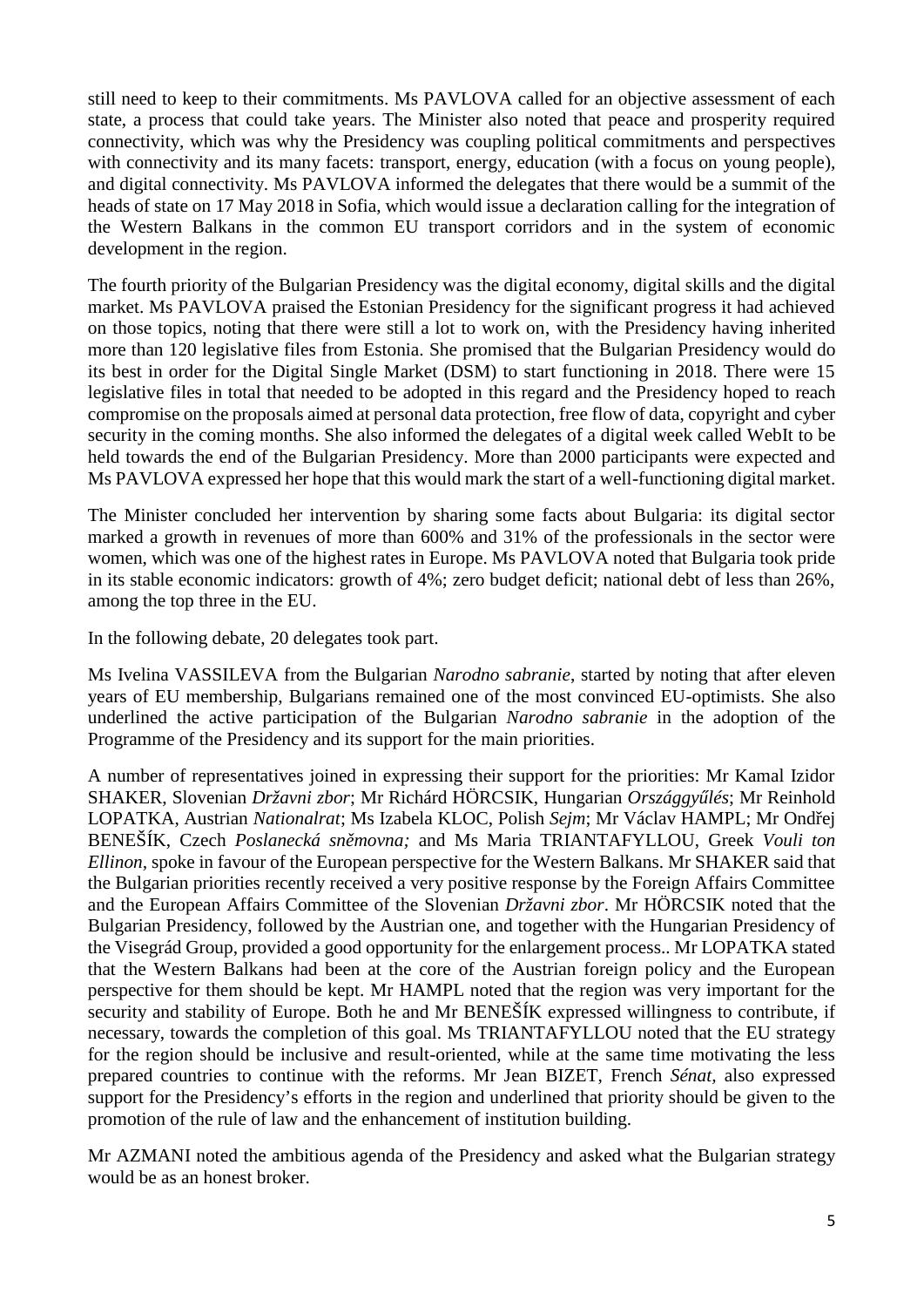Mr Adrijan VUKSANOVI, *Skupština Crne Gore*, stated that EU membership was Montenegro's ultimate goal, and they were looking for a clear roadmap. With three already closed chapters, they expected to open the rest by the end of 2018.

Mr Mehmet Kasım GÜLPINAR, Turkish *Büyük Millet Meclisi,* expressed his hope that the Bulgarian Presidency would contribute to the relations in the neighbourhood and to boosting Turkey-EU relations. Despite some difficulties lately, the EU membership remained a strategic goal for Turkey, he said.

Mr Rubén MORENO, Spanish *Cortes Generales,* reiterated the position of Spain in regards to the inclusion of the "territory of Kosovo" in the enlargement process. He underlined that the process should focus on the most prepared countries, Serbia and Montenegro. In the meantime, the EU should help Albania and Former Yugoslav Republic of Macedonia catch up with them, and in any case, accession should be an option only for those countries that had been recognised by all Member States, which was why the format of the Western Balkan Six (WB6) was not acceptable. Mr MORENO said that Spain would not take part in the summit on 17 May 2018, if the main topic was enlargement; however, if enlargement was put aside and the focus was on connectivity, Spain would study the opportunity to participate, after a consultation with Serbia.

Many delegates spoke about the second Bulgarian priority: security, stability and defence. Mr HÖRCSIK noted the importance of safeguarding the EU's external borders and praised Bulgaria's efforts in this area. Mr BIZET echoed this sentiment and called for an effective migration policy. Ms KLOC spoke about a more effective return policy and better border protection, while also stating opposition to the relocation system as proposed so far. Mr Jean-Louis BOURLANGES, French *Assemblée nationale,* noted that solidarity also meant more support for the integration of migrants and this should be reflected in the next MFF. Mr Jaak MADISON, Estonian *Riigikogu,* expressed his hope that by the end of the Bulgarian Presidency a consensus on the Dublin reform would have been reached and noted that solidarity should go together with sovereignty. Ms Soraya RODRIGUEZ, Spanish *Cortes Generales,* said that a balance between short-term and long-term solutions for migration needed to be found. Ms Regina BASTOS, Portuguese *Assembleia da República,* called for a strong Europe in terms of security and defence, but also for more solidarity. Ms Mairead McGUINNESS, European Parliament, insisted that closing the borders and doing nothing else was not the solution, referring to Africa in particular.

Mr Edgar MAYER, Austrian *Bundesrat,* informed the delegates about a summit dedicated to homeland security that would be held in Vienna in September 2018, focussing on combatting terrorism; protecting external borders; migration; prosecution; and cyber space.

Some delegates took the floor in support of the priority relating to the digital agenda. Mr MADISON noted the work done by the Estonian Presidency and expressed his hope that Bulgaria would succeed in finalising many of the remaining digital files. He was joined by Ms RODRIGUEZ, Ms KLOC and Mr MAYER who strongly welcomed continued work on DSM, and Mr BIZET, who stated his support for the initiatives on cyber security and the digital agenda as a whole. Ms McGUINNESS said she was impressed with the Bulgarian records in the field.

On the future of the EU, Mr MADISON noted that the White Paper of the President of the European Commission, Mr Jean-Claude JUNCKER was a good start for the discussion but there were different ways forward and the debate should continue. Mr MAYER called for building upon the good economic developments and spreading them across the EU. Ms RODRIGUEZ said that there were still challenges, such as the high level of unemployment and low growth of salaries and there was a need to extend public services like education and healthcare that had been cut back during the crisis. She called for social and economic cohesion and a strong social pillar of rights in order to adjust our societies to the technological changes, a position shared by Ms BASTOS. Ms Áslaug Arna SIGURBJORNSDÓTTIR, Icelandic *Alþingi,* expressed support for the emphasis the Presidency was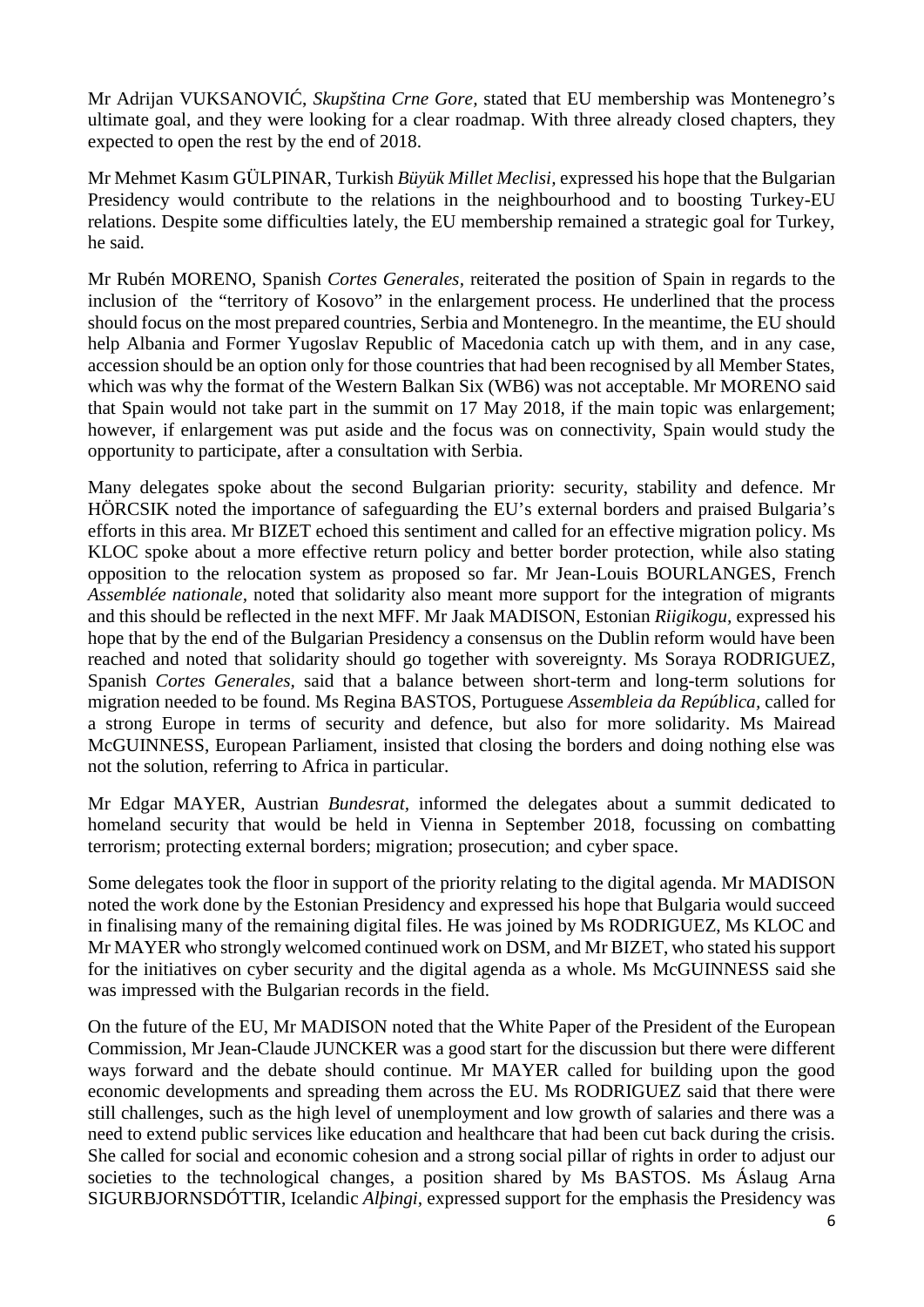putting on young people. Mr BIZET and Ms KLOC expressed support for the preservation of the Cohesion Policy and the CAP, with Mr BIZET suggesting to explore the idea of own resources in the next MFF and Ms KLOC saying that direct payments were ensuring the proper functioning of the single market of agricultural products. Mr BIZET also called for more attention to the situation in Ukraine and Russia.

A number of delegates spoke about Brexit. Mr MAYER noted that Brexit would be among the challenges of the Austrian Presidency and in this regard, the motto of the Bulgarian presidency was very suitable. Mr LOPATKA said that the decision of the UK was a clear mandate for the EU to work harder toward reform and reiterated that Austria would help in shaping the future relationship between the Union and the UK. Ms KLOC stated that Brexit was a concern and that dialogue, mutual respect and consensus were important. Ms McGUINNESS noted that sometimes Member States and European institutions struggled with consensus, the definition for which was a situation where nobody would win but the outcome would still be beneficial to all. She also underlined that, despite Brexit, Europe was not closing in itself but looking outward, further noting that young people tended to be more supportive towards the EU and this enthusiasm should be harnessed.

Regarding the macro-regional strategies, which would be discussed during the third session of the meeting, Mr MAYER expressed full support for the Danube strategy and Ms KLOC noted that a Carpathian strategy was needed as well.

Ms PAVLOVA thanked the delegates for their support, saying that she was fully aware of the huge challenges ahead. There were certain topics on which there was no agreement yet and the Presidency had the ambition to be the balancing power, and act as an honest broker. Concerning the announced summit on the Western Balkans on 17 May 2018, she underlined that it was not an enlargement summit but an EU perspective summit. Bulgaria did not want to create false expectations, she reiterated. Ms PAVLOVA concluded by stating that finding a common approach and understanding, reaching consensus would be the main priority for the Bulgarian Presidency. In her view, this meant seeking a maximum number of supporting entities, whether this was in the form of a vote in the European Parliament or the Council or a trialogue.

## **5. The future of the European Union – Strength in Unity**

Speakers: Ms Iliana IOTOVA, Vice President of the Republic of Bulgaria; Mr Frans TIMMERMANS, First Vice President of the European Commission, Ms Iskra MIHAYLOVA, Chair of the Committee on Regional Development (REGI), European Parliament

The Chair opened the session by stating that Bulgaria was holding the Presidency at the end of the current legislative cycle, a time for actions with a clear European added value for the EU citizens. He underlined the role of national Parliaments in the debate over the democratic legitimacy of the European Union and the need for solidarity and cohesion as confirmed by the Rome Declaration. The Chair stressed that Bulgarians continued to be strongly pro-European and optimistic about the future of the EU.

Ms Iliana IOTOVA, Vice President of the Republic of Bulgaria, assured participants of Bulgaria's strong and active position on all major topics ranging from security and funding of the EU against the backdrop of Brexit, to the relations with the UK and EU's leadership on the global scene. She deplored that the Rome Declaration was signed at a time when citizens expressed dissatisfaction with the EU and lost the natural enthusiasm which had supported its development. Ms IOTOVA also noted the lack of dialogue with civil society.

She also deplored the consequences of the lack of solidarity among Member States and advocated for a European project based on specific policies, rather than on theoretical policy discussions. Ms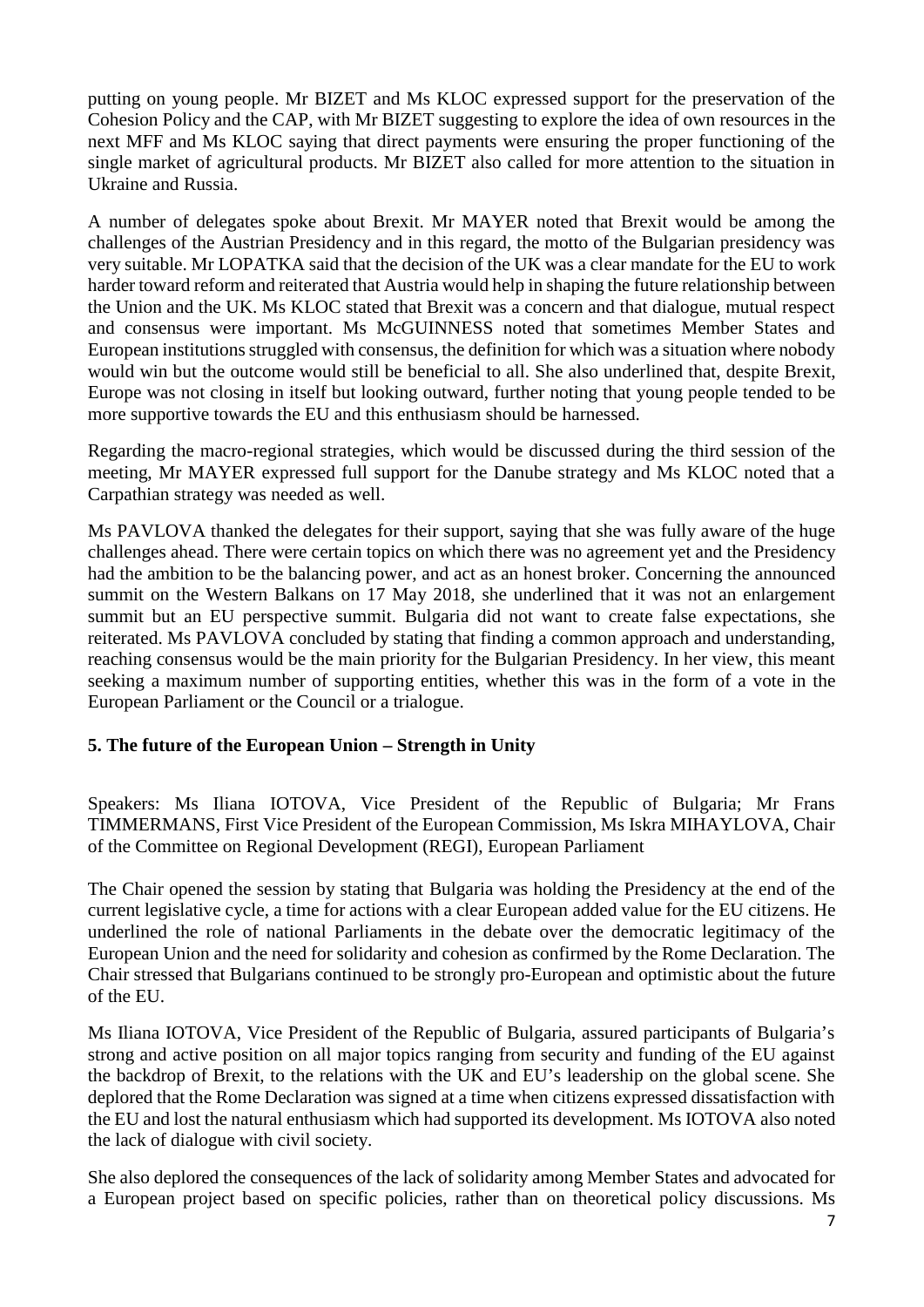IOTOVA demonstrated how the lack of public discussion on the budget of the EU post-2020 led to legitimate concerns of citizens, and how current proposals, such as increasing the contribution to the EU budget, could gain legitimacy only if discussed in due course with citizens. The replacement of the Cohesion Policy by new financial instruments also called for a wide public debate. She stressed that citizens not only expected action in the fight against terrorism, but also in areas such as unemployment, social disparities, environment protection and tax fraud.

On migration, the Vice President lamented the lack of a common European asylum system, after more than two years of negotiations, and the fact that the Agreement with Turkey was not functioning as it should, especially with regard to readmission. Those issues needed urgent action, Ms IOTOVA argued, noting also that Member States seemed to be willing to observe the principle of solidarity only provided other countries did the same, which led to a divided Europe.

Concerning security, the Vice President referred to the stringent need of discussing the issue of the European Bureau of Investigation, the greater coordination of EU's security forces, or the idea of involving the European Public Prosecutor in fighting terrorism. Speaking about defence, Ms IOTOVA underlined the need to ensure that all Member States were involved in the discussions on an equal footing, to avoid new division, and a "new Schengen", a sensitive topic for Bulgaria.

She explained that by making enlargement a priority, Bulgaria chose to put the spotlight on a region, which was crucial for the stability of the continent. The Vice President believed that adding more value to the common project of EU enlargement by reaching out to the Western Balkans would be a success story for the EU as a whole.

Mr Frans TIMMERMANS, First Vice President of the European Commission, started his address by arguing that EU action should be calibrated on the interlinked challenges the EU was currently facing, namely the global impact of the fourth industrial revolution on societies and the environment, the new strategic environment which was marked by a new vision of the US administration on international stability, and the European environment surrounded by insecurity. Action, he stated, was also necessary for addressing the unfulfilled promise of convergence, which eroded support for EU and national politics alike.

Mr TIMMERMANS highlighted the need to present the EU as an instrument allowing citizens to regain control and instill into them the belief in a future of potential progress, something which could be achieved by highlighting the benefits of the fourth industrial revolution, by working on the circular economy and the digital market packages, by reducing pollution, and by putting convergence in and between the Member States at the core of the discussion on the MFF.

On migration, the First Vice President clarified that many Member States shouldered responsibility when it came to relocation, which in the end was only a small, albeit essential, element of a bigger strategy. The failure of the Dublin system showed it was necessary to reform it, so that burden would be fairly shared. He explained that the major challenge herewould be posed by migrants not entitled to international protection, and who needed help to remain in their countries. The Union could promote sustainable development in the countries of origin and strengthen cooperation on security and border protection.

Mr TIMMERMANS informed parliamentarians that on 25 January the Task Force would meet for the first time. He invited all delegates to give input, within the tight framework in place, to ensure that substantial outcome would feed into the discussions on the Future of the EU and its tasks, and on the priorities of the next MFF.

The Vice President argued that sovereignty should not be construed as a legal or symbolic notion, but as a capacity to act to solve problems for citizens and societies. Echoing President Macron's view on sovereignty, which meant giving the EU the capacity to act there where it needed to act on behalf of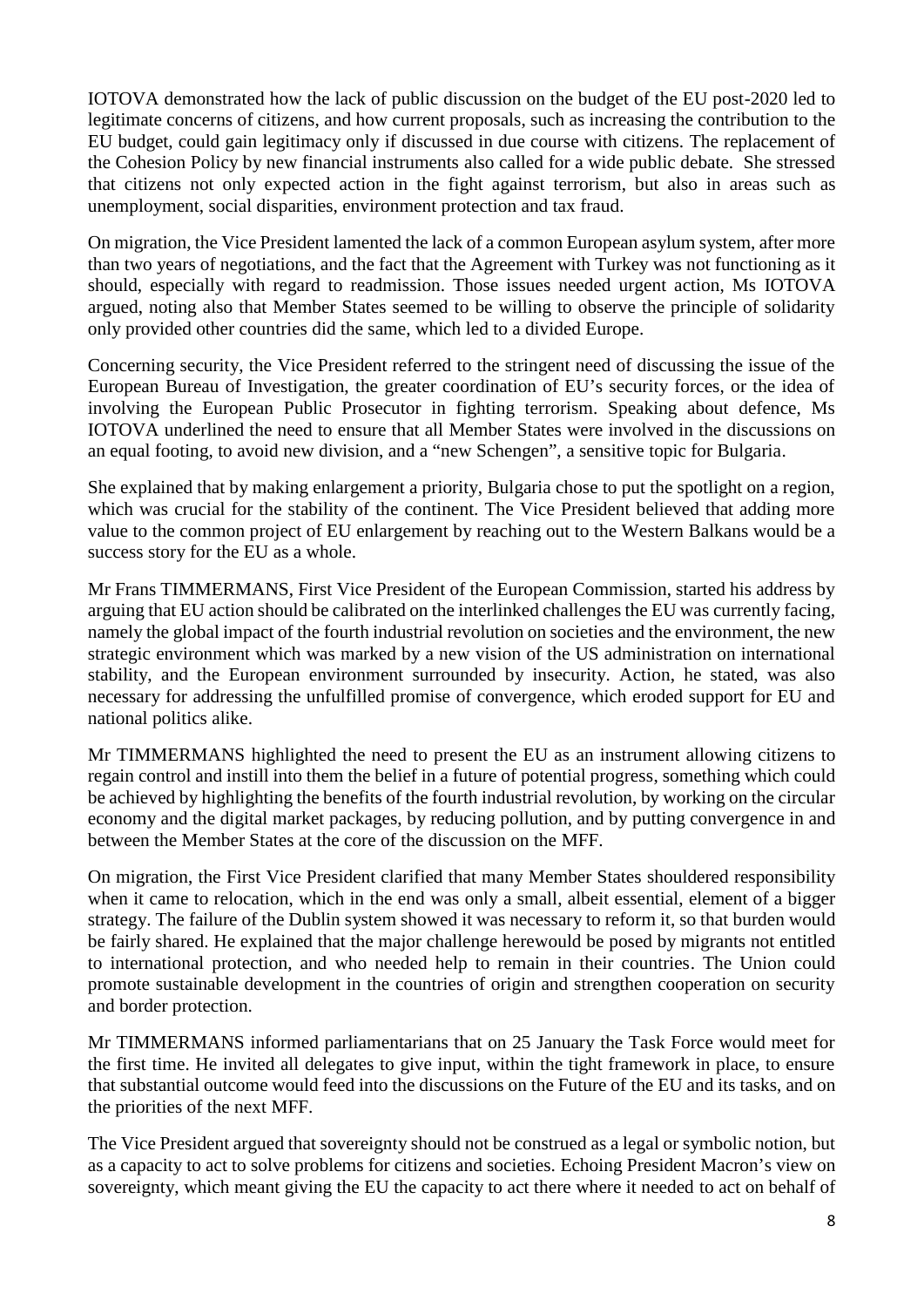its Member States and its citizens, he said the involvement of national Parliaments in that process was indispensable.

In conclusion, Mr TIMMERMANS stated the Commission would need to work on those tasks beyond the current mandate, with the help of national Parliaments. He reiterated his call for input for the works of the Task Force, promising feedback, and he expressed the Commission's confidence in the success of the Bulgarian Presidency.

Mr VIGENIN informed Mr TIMMERMANS that a formal working group had been established within COSAC in order to prepare participation of the COSAC representatives to the Task Force and to provide constructive input to it.

Ms Iskra MIHAYLOVA, Chair of the Committee on Regional Development (REGI), European Parliament, argued strongly in favour of securing the closeness of EU citizens to its policies and institutions, which was fundamental for the EU's future, as shown by Brexit. The EP had been actively upholding the EU's values in the field of migration, security, border protection and environment policies.

Ms MIHAYLOVA commended Vice President TIMMERMANS for his availability and the close and frequent contacts with the European Parliament. Referring to the Task Force, she expressed her conviction that the European Parliament could substantially contribute to its work based on its constant work on the Future of Europe undertaken in each committee and in plenary.

Ms MIHAYLOVA outlined the main reports and resolutions of the European Parliament on the future of the cohesion policy. She also referred to the trends of the future development of the EU: ensuring greater flexibility of the EU budget, by the use of structural funds to recover from natural disasters; the extension of the European Strategic Investment Fund beyond the capabilities of the EU budget, involving the private sector; the extension of the budget for support programmes for structural reform. She explained that REGI was working on the General regulation of the package of the Economic and Financial Union and that the revision of the financial framework until 2020 would lead to simplification and better coordination of policies.

Ms MIHAYLOVA added that changing the General Regulation to support the Youth Employment Strategy would grant more flexibility in using the limited resources of the MFF, and praised the European Parliament's swift action in mobilising funds in this field. Referring to a recent interparliamentary committee meeting organised by REGI she noted proposals submitted by national parliamentarians. Among the agreed principles for the future policies of growth, employment and investment, she mentioned: using resources to achieve results with high added value, linking community support to the reform process, a better European Semester mechanism, the flexible management of financial resources, the effective use of the instruments of the Strategic Investment Fund and the financial instruments for increasing the proportion of economically effective funds and a balance of grants through the structural funds and other instruments, the possibility to complement and combine resources.

In addition, she underscored the importance of simplification, efficient control, rule of law, and transparency of the EU institutions and national governments. Ms MIHAYLOVA stated that the EP expected the new MFF proposal to be political, and to present a model of future policies; she also looked forward to the outcome of the Task Force. She concluded by stressing that the European Parliament stood ready to use the remainder of the term to negotiate a common vision or at least to prepare the ground work for the next legislature.

Twenty-one parliamentarians took the floor in the ensuing debate, many of whom referred to the Presidency's motto, which they believed illustrated the spirit in which current challenges should be addressed.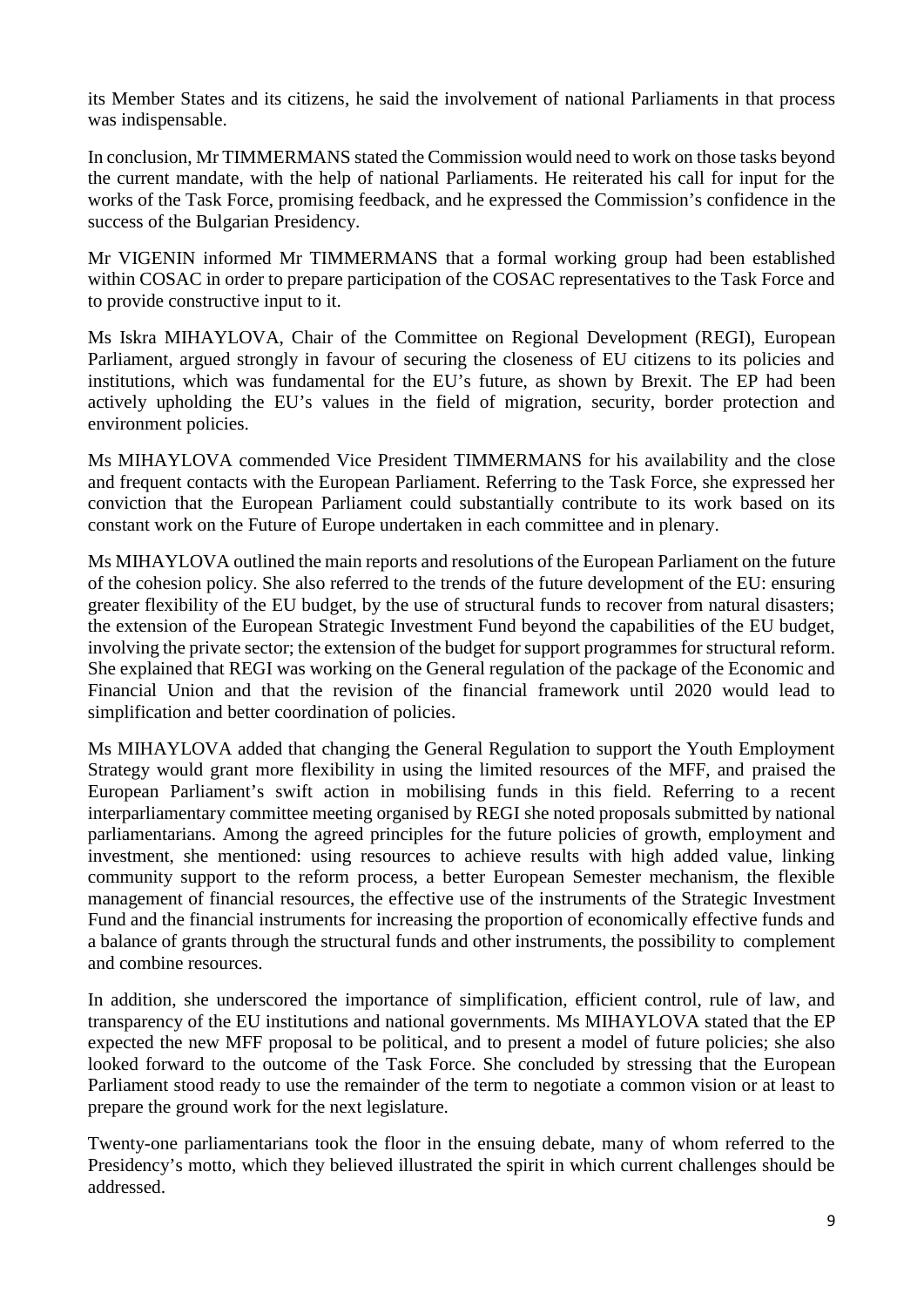Many speakers called for collective efforts and immediate action toward addressing the EU's current and future challenges based on the EU's core values. Ms BASTOS*,* reaffirmed the importance of including young people in the labour market, deepening the European Monetary Union (EMU), with a focus on the European Monetary Fund and Deposit Guarantee Scheme, working together on migration, security, defence, and the Brexit negotiations, as well as developing the European pillar of social rights. On this last aspect, Mr HÖRCSIK, warned against the possible legal complications posed by the Commission's legislation on matters of national competence. Mr BIZET, commended the EU's timely action on third generation international trade agreements, which would set global standards and enhance the EU's global power.

Ms VASSILEVA, argued in favour of deeper integration and stressed the tangible effects of traditional policies on development and living standards. She referred to crucial aspects of the MFF debate, such as tackling the impact of Brexit or the investment policy leading to increased convergence. Mr Guido WOLF, German *Bundesrat*, said the proper resources had to be made available. Mr SHAKER, also mentioned that the discussions on the next MFF would need to be very thorough, as its structure was about to change significantly. Mr HÖRCSIK, stressed the need to increase the EU budget, and stated Hungary's readiness to increase its contribution to safeguard the future of EU's key policies. Ms TRIANTAFYLLOU believed progress was needed in the field of employment and investment; the negative impact of Brexit on the EU budget could be offset by agreement on own resources. In her view, the Eurozone should be accessible to all the Member Statesthat met the criteria.

Mr Glenn BEDINGFIELD, Maltese *Kamra tad-Deputati*, called for a pragmatic approach on migration, security, fight against terrorism, digital agenda, energy capital, capital market and banking Union, trade, innovation. Ms KLOC, suggested action on improving the energy mix and on climate change. Ms Gabriela CRE U, Romanian *Senat*, called for a genuine balance between risk control, *i.e.* austerity, and risk sharing, namely Cohesion Policy. She called for defining concrete measures, including in the framework of the Conference of Stability, Economic Coordination and Governance in the European Union or of the COSAC working group.

Mr BOURLANGES, said the competences conferred upon the EU by the Member States and parliaments, as well as the existing voting rules, limited the capacity of the EU to act on foreign policy, defence, the European army, tax harmonisation, etc.

Mr Terry LEYDEN, Irish *Houses of the Oireachtas*, thanked the Member States for showing solidarity with Ireland on the issue of the border between UK and Ireland during the Brexit negotiations.

On migration, Mr Jaroslaw OBREMSKI, Polish *Senat,* called for actions aimed at the situation in Africa and the Middle East, but also referred to the war in Ukraine, and the situation of Ukrainians forced to migrate to Poland. Ms TRIANTAFYLLOU believed the EU should help solve the migration crisis collectively, and find solutions to conflict in its neighbourhood and the situation in Cyprus. Mr KYRIAKOU-HADJIYIANNI*,* similarly called for solidarity, humanitarian assistance, equitable burden sharing, and diplomacy for ensuring security and stability in the EU neighbourhood.

Delegates from the Western Balkans thanked Bulgaria for its support and hoped the next presidencies would also put enlargement high on the agenda. Mr Artan GRUBI, *Sobranie* of the Former Yugoslav Republic of Macedonia, argued the EU could be complete by including the six countries of the Western Balkans, and expressed hope for an upcoming positive progress report, unconditional recommendations and a date to start negotiations. Mr Nikola RAKO EVI, Montenegro *Skupština*, described the EU perspective as Montenegro's main strategic goal for which there was no alternative. He stressed that it was crucial for the future of the EU that both Member States and candidate countries implement EU values. Ms Gordana COMI , Serbian *Norodna Skupština* argued that Serbia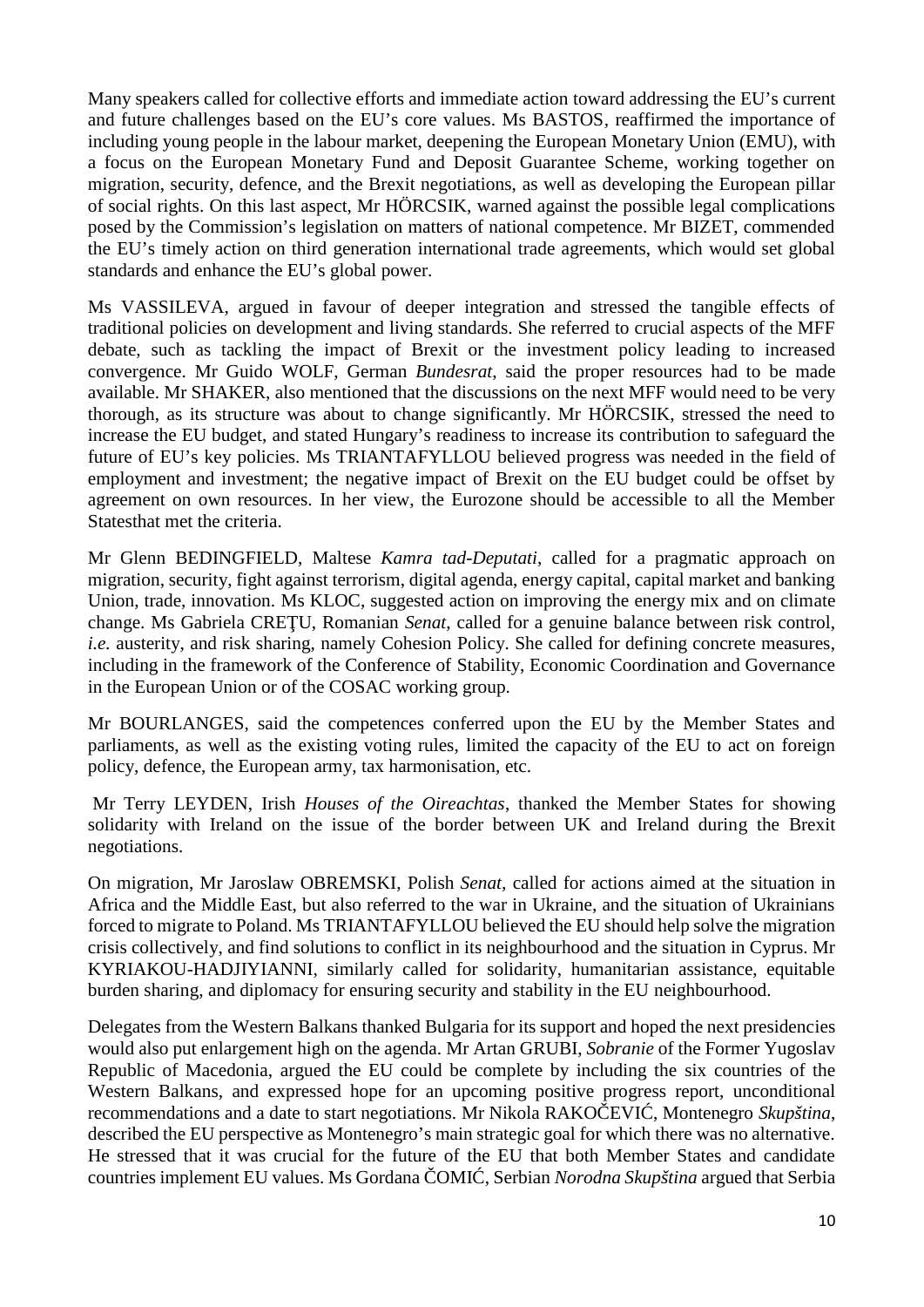was willing to contribute to both the stability, prosperity and security of the EU, but also to the rule of law, media freedom and human rights.

Other delegates (Mr SHAKER, Mr OBREMSKI, Mr LEYDEN, Irish *Houses of the Oireachtas)* expressed their support for future enlargement.

In their interventions, Mr SHAKER, Mr LEYDEN, Mr KYRIAKOU-HADJIYIANNI, and Mr MAYER, mentioned the ongoing national debates on the Future of Europe. The latter noted the increased support of the Austrian public and government towards EU membership and the preference for the scenario 'doing less, more efficiently'.

Ms VASSILEVA opposed the idea of a two-speed Europe and mentioned Bulgaria's commitment to deeper integration through efforts to join the European Exchange Mechanism and Schengen, and to support the structured cooperation in defence and the EPPO. For Ms Gabriela CRE U, euroscepticism was rooted in the reduced output legitimacy of both European and national politics, and the feeling citizens of newer Member States had of exclusion from the plans of a more united Europe.

Ms KLOC similarly stated that while Poland was a strong supporter of European integration, it was sceptical about the idea of a two-speed Europe as it ran against unity. She called for the rebuilding of trust and more involvement of national Parliaments in the discussions on the future of Europe. Mr HÖRCSIK, stressed that traditional sectorial policies' objectives were laid down in the treaties and rejected the proposals to connect them with unrelated policies, such as migration or the rule of law. In reply, Mr WOLF, argued it was important to find a way and ensure the EU remained a community based on the rule of law and that its values were at the core of its action. Ms TRIANTAFYLLOU agreed and urged everybody to fight intolerant views.

Several delegates raised the issue of ensuring democratic legitimacy and proper communication with the citizens. Ms Gabriela CRE U, Romanian *Senat*, called for the provision of "new European public goods" and the promotion of a good social-sensitive globalization, urging the need to replace technocratic legitimacy with real democratic contribution. Mr KYRIAKOU-HADJIYIANNI recalled that completing the Banking Union and deepening financial integration should be done by securing the democratic legitimacy and the role of national Parliaments. Mr Bastiaan VAN APELDOORN, Dutch *Eerste Kamer*, raised the issue of lack of transparency in the decision-making in the Eurozone and questioned the compatibility of actions based on pulled sovereignty with the democratic accountability within EMU. Mr BEDINGFIELD underlined it was important to listen to all ideas, including criticism, adding that communication needed to be linked with delivery and implementation. Ms McGUINNESS, European Parliament, called for a more optimistic perspective and focus on the achievements of the EU, but also for caution with using the slogan "Take back control" of the Brexit referendum, which had no positive outcome for the citizens. Ms Lolita IG NE, Latvian *Saeima*, referred to EU's success stories, which should be a showcase of further integration, in a world increasingly unilateral. Brexit showed communication was crucial, and national Parliaments had to take their direct responsibility for correctly and objectively informing

Several delegates (Ms BASTOS, Mr OBREMSKI, Mr WOLF, Mr LOPATKA) welcomed the creation of the Task Force, highlighting the important role played by national Parliament's in the scrutiny and shaping of the EU's future, with the hope that it would place the subsidiarity principle at the centre of the decision-making process, ensuring decisions were taken at the right level and bringing citizens closer to the EU. Mr MAYER, and Mr Wolf regretted the European Parliament, one of the most important players in European democracy was not part of it, but hoped a common solution could still be found. Ms McGUINNESS echoed Ms MIHAYLOVA's stance that the European Parliament would cooperate, as it was both its duty and wish. She assured delegates that the EP's approach towards the Task Force was positive, and that while participation in the way envisaged by

citizens; she quoted the recent debate held in Latvia on relocation and resettlement of migrants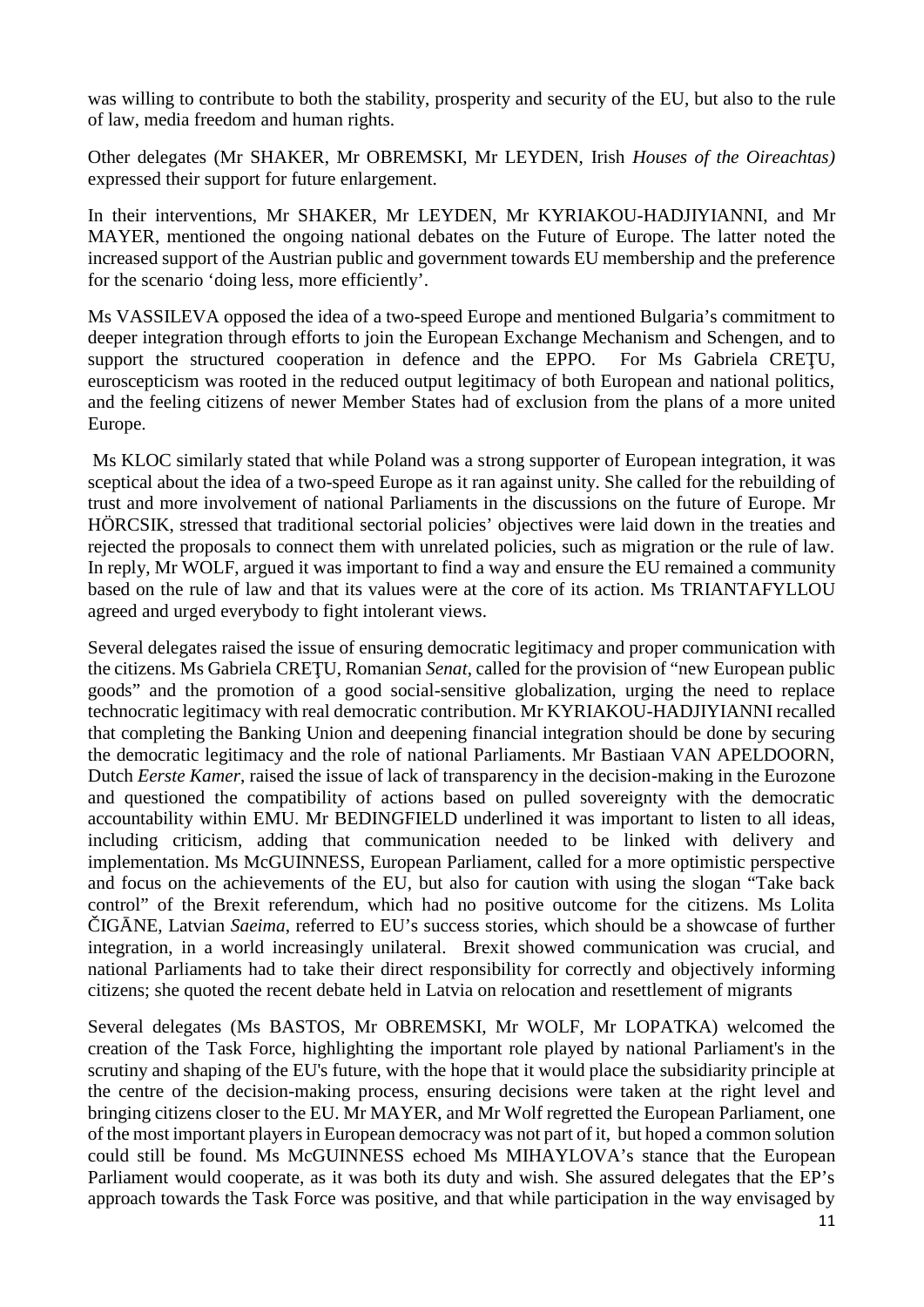the Commission was not possible in light of an established principle preventing the European Parliament to take part in bodies set up by the Commission, its cooperation would be constructive. Ms IOTOVA welcomed the optimism shown on further developing the European project and counted on the outcome Task Force for shaping the future direction of the EU and distinguishing between European and national competences; she hoped the European Parliament would join in and underscored that national Parliaments' expertise should be duly taken into account. In response to the expressed wish by Western Balkans delegates for a European perspective, she hoped enlargement to the region would become reality. She stated the EU was a Union of values, mainly solidarity, willingness to stay together, but also human rights, which, as the recent Bulgarian debate on the Istanbul Convention showed, needed to remain a top priority.

Mr TIMMERMANS reiterated that pulling sovereignty at the European level was the only answer to facing the big challenges the EU needed to address. He added that Brexit showed EU-bashing could have dramatic consequences, but also a better understanding of interlinked destinies of Member States and the emergence of a European demos.

He reiterated the invitation to the EP to join the Task Force and could not understand its decision. Discussion on subsidiarity was a two-way street, and there was a need for a clear understanding of what was unnecessary in the EU's current action, before deciding whether there was too much of it or not enough.

Mr TIMMERMANS said the EU was nothing but a community based on the rule of law; the respect for the treaties and the law was not an option, but an obligation. He warned delegates who rejected the idea of a two-speed Europe that advocating for an *à la carte* Europe on certain issues would bring about exactly that: rejecting such a Europe would imply accepting that the fundamentals of the Union are unbreakable. While acknowledging the need for reform of the judiciary, the Vice President stated clearly that reform should not put an end to the independence of the judiciary, which was essential for the functioning of the internal market and the uniform application of the EU law across the Union, or threaten the separation of powers, which was essential in a treaty-based organisation like the EU.

Ms MIHAYLOVA believed the debate was the expression of the irreversible link between national Parliaments and the European Parliament; in her view, their cooperation was a tool to bring citizens closely to the EU and needed to be included as a component of each policy. Although the EP was not a member of the Task Force, she mentioned the positive track record of cooperation between it and the Commission on the Commission's Working programme. She agreed communication of EU's action should be the most important objective, because even revolutionary solutions would fail to trigger positive repercussions if they were not properly communicated and get citizens' backing.

**6. The role of EU macro-regional strategies for sustainable development, stability and security** Speakers: Ms Denitsa NIKOLOVA, Deputy Minister of Regional Development and Public Works of the Republic of Bulgaria, National Coordinator for the EU Strategy for the Danube Region [EUSDR]; Mr Raul MÄLK, Ambassador-at-Large for Baltic Sea Region, Ministry of Foreign Affairs of Estonia, Chair of the National Coordinators group of the EU Strategy for the Baltic Sea Region; Ms Audrone PERKAUSKIENE, Head of division Regional Cooperation and the OSCE, European External Action Service (EEAS)

Introducing the session, Mr VIGENIN stressed the timely nature of this debate and said that EU macro-regional strategies could help achieve sustainable development, security and prosperity. He also informed participants that Bulgaria held the chairmanship of the Danube macro-regional strategy and that Estonia was the chair of the strategy for the Baltic Sea region.

Ms Denitsa NIKOLOVA, Deputy Minister of Regional Development and Public Works of the Republic of Bulgaria, and National Coordinator for the EU Strategy for the Danube Region, emphasised a common European approach in the four macro-regional strategies,pointing out that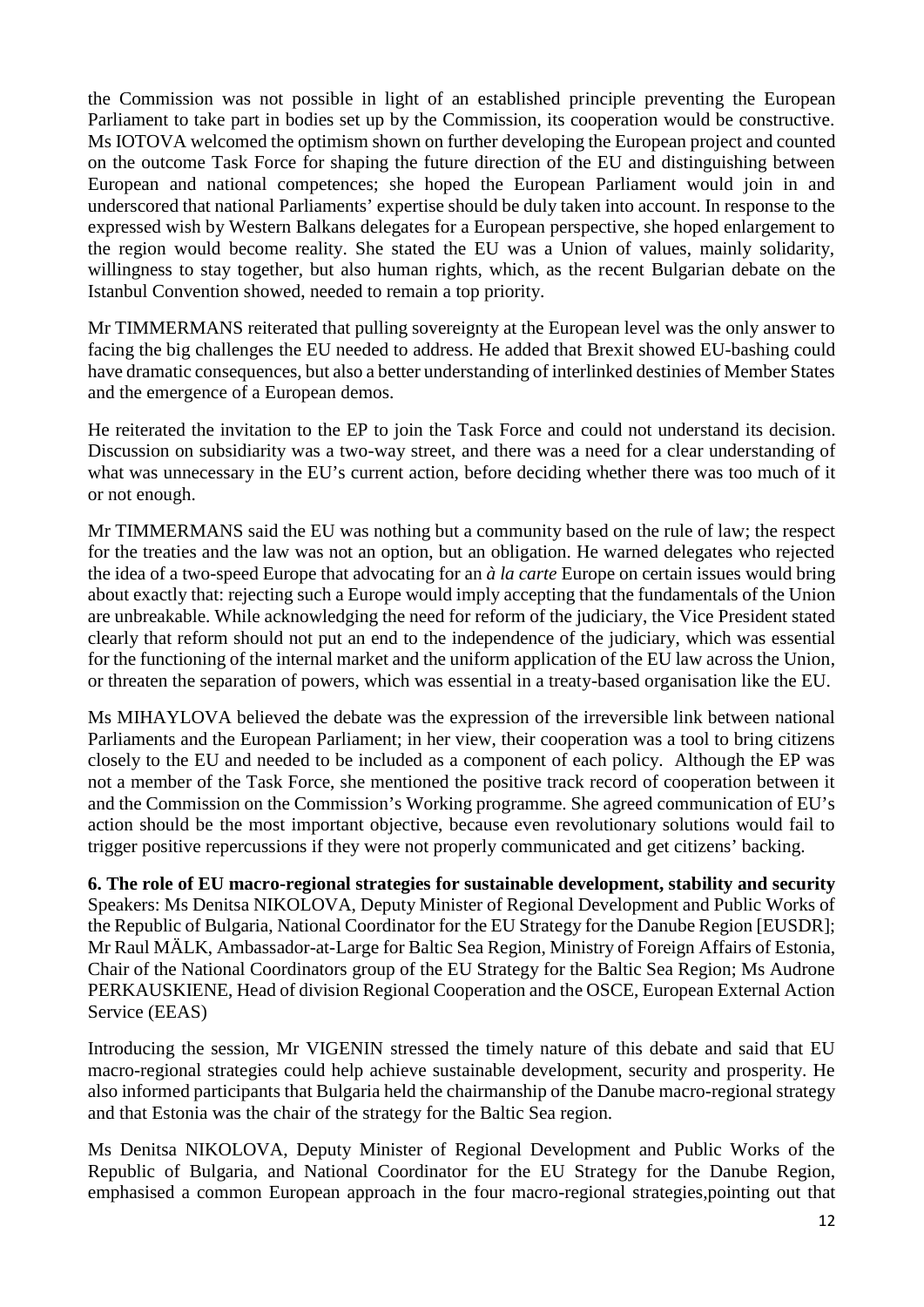these acted as planned forms of transnational cooperation that went beyond the European Union and represented a political instrument of coordination and implementation of a wide variety of policies, which enabled certain measures to be taken in order to overcome common challenges in a bottom-up approach. When speaking specifically about the Danube Strategy, Ms NIKOLOVA pointed out its uniqueness in building relationships and fostering cooperation between the Member States from the Danube region. Its principle – Europe without borders – also denoted involvement from pre-accession countries.

Ms NIKOLOVA then went on to address the three main principles of macro-regional strategies: no new financing; no additional structures; and no additional legislation. The main principles of support were therefore the already existing mechanisms and financing tools. Despite the strategies being unique in themselves, there were nevertheless some common streaks that were connected to the structures of governance and to financing. The biggest challenges, according to Ms NIKOLOVA, were aspects related to political engagement and coordination. The need for common strategic projects and the necessary financing to implement these projects were among the main issues to be addressed.

Ms NIKOLOVA said that the discussions surrounding the future of Cohesion Policy post 2020 should involve macro-regional strategies. She further noted that the current chairmanship of the Danube Strategy coupled with the Presidency of the Council of the EU gave Bulgaria the opportunity to draw up the European agenda and to enrich existing practices with new expertise. The fact that the Danube region was connected with other regions through opportunities and challenges, translated into a global added value. Ms NIKOLOVA highlighted nine common projects ranging from transportation to innovation, and said that special attention would be paid to cultural heritage and tourism due to its ability to improve regional economies, noting the upcoming International Travel Forum taking place in Sofia on 17-18 October 2018.

In her capacity as the national coordinator of the Danube Strategy, Ms NIKOLOVA addressed the coordination mechanism on the national level and said that it gave an opportunity to apply all financial instruments developed on EU level. In the same vein, she showcased a number of projects that had already been implemented at different levels together with different Member States.

Concluding, Ms NIKOLOVA said that despite the initial success, the Danube Strategy nevertheless needed a number of operational measures so that it could develop further. She therefore called on national Parliaments to contribute to the improvement of macro-regional strategies by finding common solutions to common challenges.

Mr Raul MÄLK, Ambassador-at-Large for Baltic Sea Region, Ministry of Foreign Affairs of Estonia, Chair of the National Coordinators group of the EU Strategy for the Baltic Sea Region, began his intervention by praising the Bulgarian Presidency and the EU institutions for having given macroregional strategies recently such a prominent role. He first gave a brief historical and factual overview of the Baltic Sea Strategy and went on to discuss the policy areas, which the strategy covers, among which he highlighted the Save the Sea initiative due to the polluted nature of the Baltic Sea. The aim of the aforementioned initiative is to have the sea in a good environmental condition by 2021.

Mr MÄLK continued by outlining the strategy's achievements, which he categorised into five areas: policy making; actions in different policy areas, often related to national or supranational financing; creating and developing networks; initiating and implementing projects and building on their results; and communication of macro-regional cooperation. He surmised that the best results have been had in the area of policy discussions, networks and communities around projects. With regard to specific policy areas, the biggest strides had been made in marine environment protection, scientific cooperation, transport and energy. Mr MÄLK also noted that thanks to the Annual Forums the wider public was now better informed about the Baltic Sea Strategy and that the next Annual Forum was to take place in Tallinn in June 2018.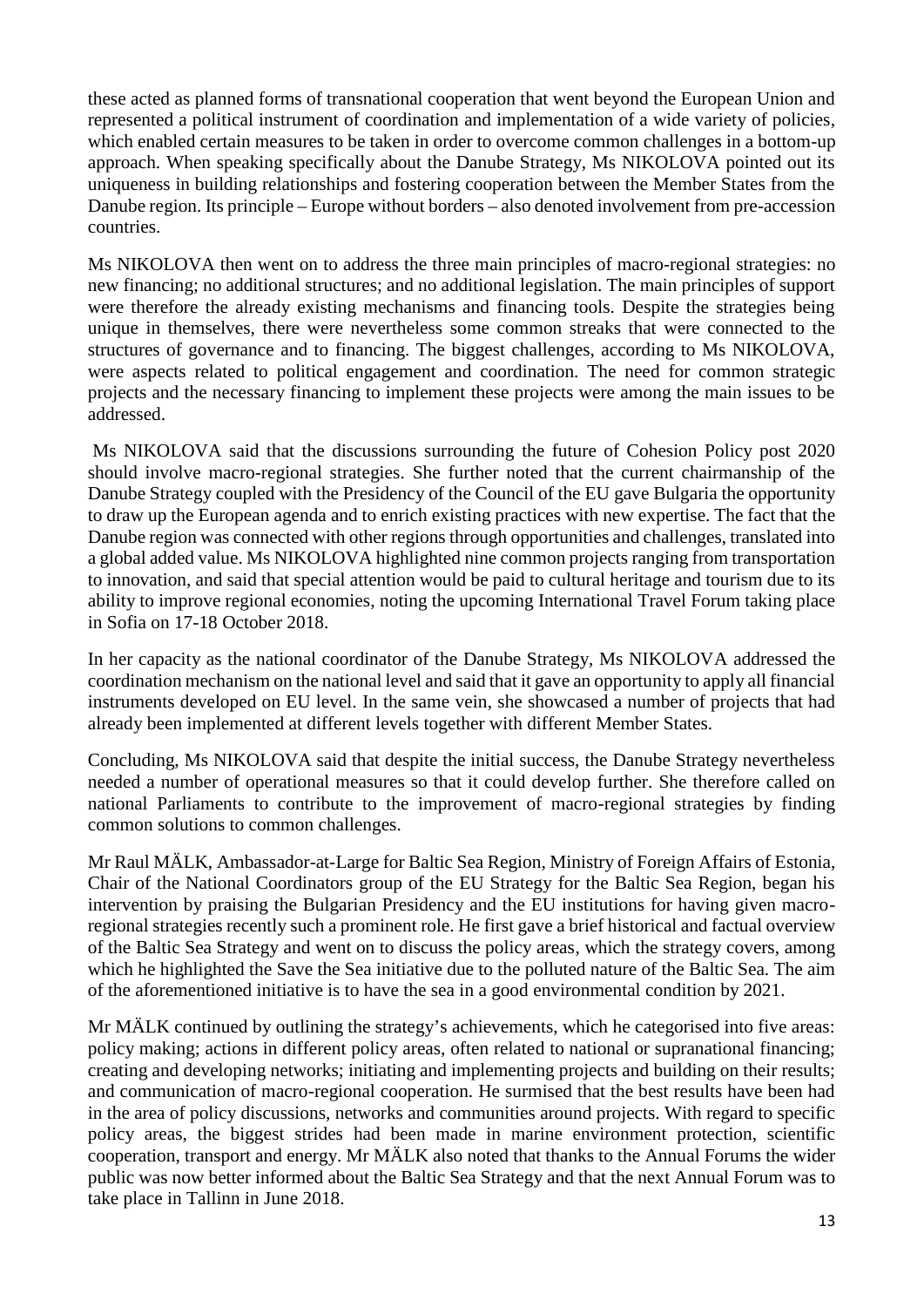Concerning challenges faced by the Baltic Sea Strategy, Mr MÄLK called for macro-regional strategies which were better integrated into wider EU and Member State level policies. International cooperation in smaller countries had proved to be somewhat low due to limited resources but the November ECOFIN Conclusions with regard to Cohesion Policy were a step forward in this regard. Further, on a positive note, the Baltic Sea Strategy has good cooperation with territorial cooperation programmes and with national coordinators as well as with the INTERREG Baltic Sea Committee.

Looking towards the future, Mr MÄLK pointed out that in light of the new programming period of the next MFF, it was clear that stakeholders were more prepared to integrate macro-regional strategies into forthcoming policies. However, it was not clear whether there would be a EU2030 Strategy *in lieu* of the EU2020 Strategy. A further point was made about taking into consideration, if not strengthening further, Regulation (EU) No 1303/2013 and its Article 27 point 3.

Ms Audrone PERKAUSKIENE, Head of division Regional Cooperation and the OSCE, European External Action Service, focussed her presentation on the EU's regional cooperation efforts and perspectives in the Black Sea area. Following the Bulgarian and Romanian accession to the EU and in light of the strategic importance of the Black Sea, the European Union developed the Black Sea Synergy Initiative, whose aim was to focus the political attention to the regional level but also to develop cooperation within the Black Sea region, and was intended as a coherent long-term undertaking aiming to bring prosperity to the region.

The initiative adopted a bottom-up approach and was open to all states in the vicinity of the Black Sea, having a wide-ranging scope covering different policy areas – environment, transport, energy, education, civil society.

Despite the challenging geopolitical landscape of the region, progress had nevertheless been made in the implementation of the practical aspects of the synergy initiative, among which Ms PERKAUSKIENE mentioned improving environmental monitoring of the Black Sea and cultivating a more open civil society dialogue. The Black Sea Synergy Initiative had however not reached the potential that envisaged ten years ago. In light of this, the EU was reflecting on how to take forward the existing cooperation in the Black Sea region and stimulate more interest from Member States and other players in the field.

Ms PERKAUSKIENE drew on three additional aspects that should be taken into consideration: 1) despite difficulties and tensions in the region, there's a need to develop a regional cooperation component as a platform to address transnational challenges; 2) complementarity with other frameworks in the region; 3) the opportunities offered by the Lisbon Treaty have to be better used to ensure coherence with internal and external EU instruments.

Five participants intervened in the debate.

Mr HÖRCSIK*,* highlighted the success of the Hungarian Presidency on the Danube Strategy with regard to fostering discussions on energy, security, transport, development and green connectivity of the region. He pointed out that a strong cooperation demonstrated why it was necessary to increase financial support and called for increasing national contributions in this respect.

Mr Bojan KEKEC, Slovenian *Državni svet*, viewed good infrastructure and sustainable development as the most important elements for the further development of macro-regional strategies. In this vein, he conveyed the proposal of five countries (including Slovenia and Bulgaria) from the region in question to establish a new Alpine transport corridor.

Ms KLOC*,* called for a stronger commitment towards the Danube region, the Black Sea and the Carpathian strategy, which would stabilise the region. She also referred to the infrastructure projects from the Polish point of view and stressed the need to improve inland waterways.